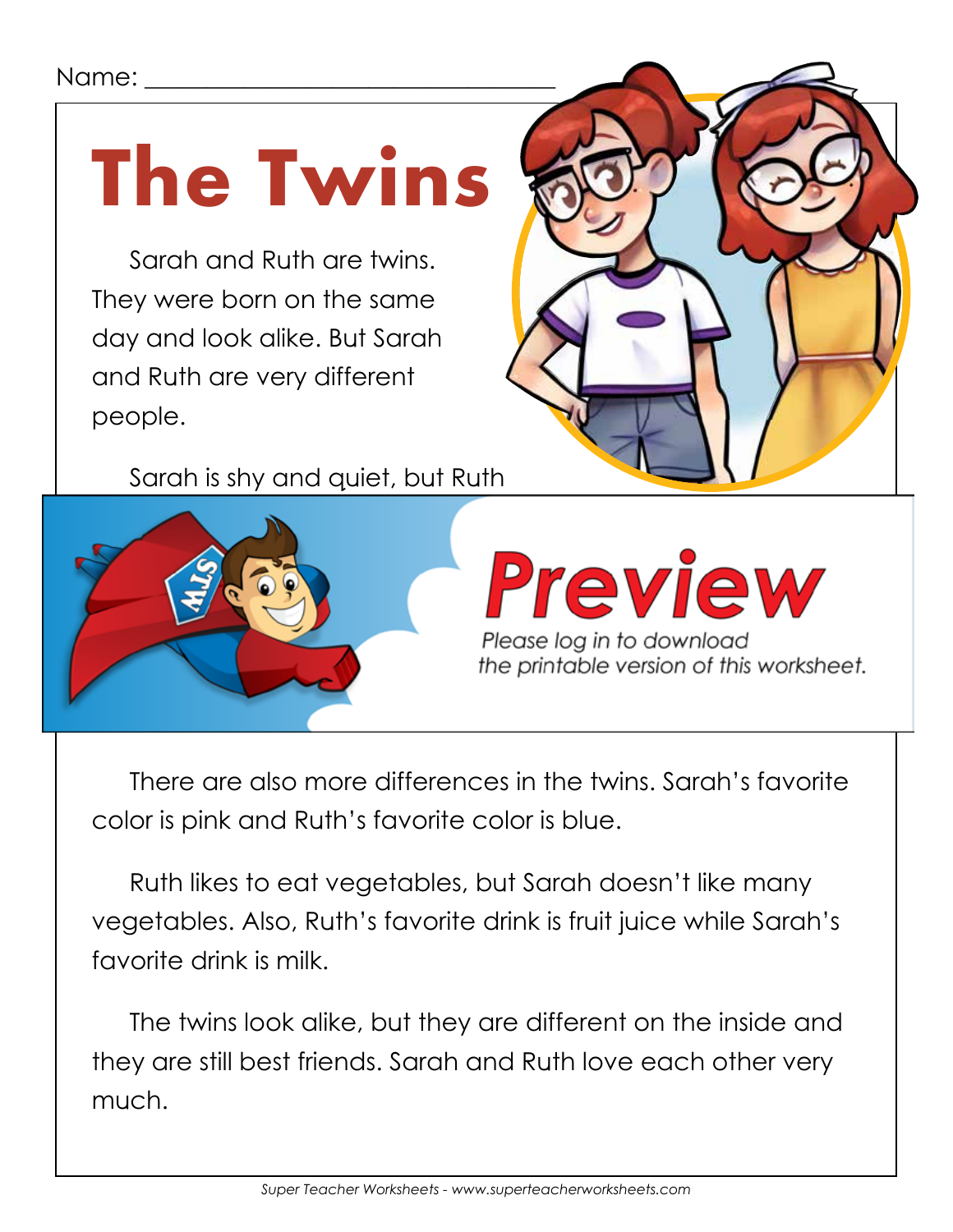## **1.** Which twin is shy and quiet? \_\_\_\_\_\_\_\_\_\_\_\_\_\_\_\_\_\_\_\_\_\_\_\_\_\_\_\_\_\_\_\_\_\_\_ **2.** Whose favorite class is reading? Name:  $\Box$ **The Twins**



\_\_\_\_\_\_\_\_\_\_\_\_\_\_\_\_\_\_\_\_\_\_\_\_\_\_\_\_\_\_\_\_\_\_\_\_\_\_\_\_\_\_\_\_\_\_\_\_\_\_\_\_\_\_\_\_\_\_\_\_

 $\overline{\phantom{a}}$  , and the contract of the contract of the contract of the contract of the contract of the contract of the contract of the contract of the contract of the contract of the contract of the contract of the contrac

**4.** What kind of pet does Ruth have?

**5.** Which twin's favorite color is blue?

 $\overline{\phantom{a}}$  , and the contract of the contract of the contract of the contract of the contract of the contract of the contract of the contract of the contract of the contract of the contract of the contract of the contrac